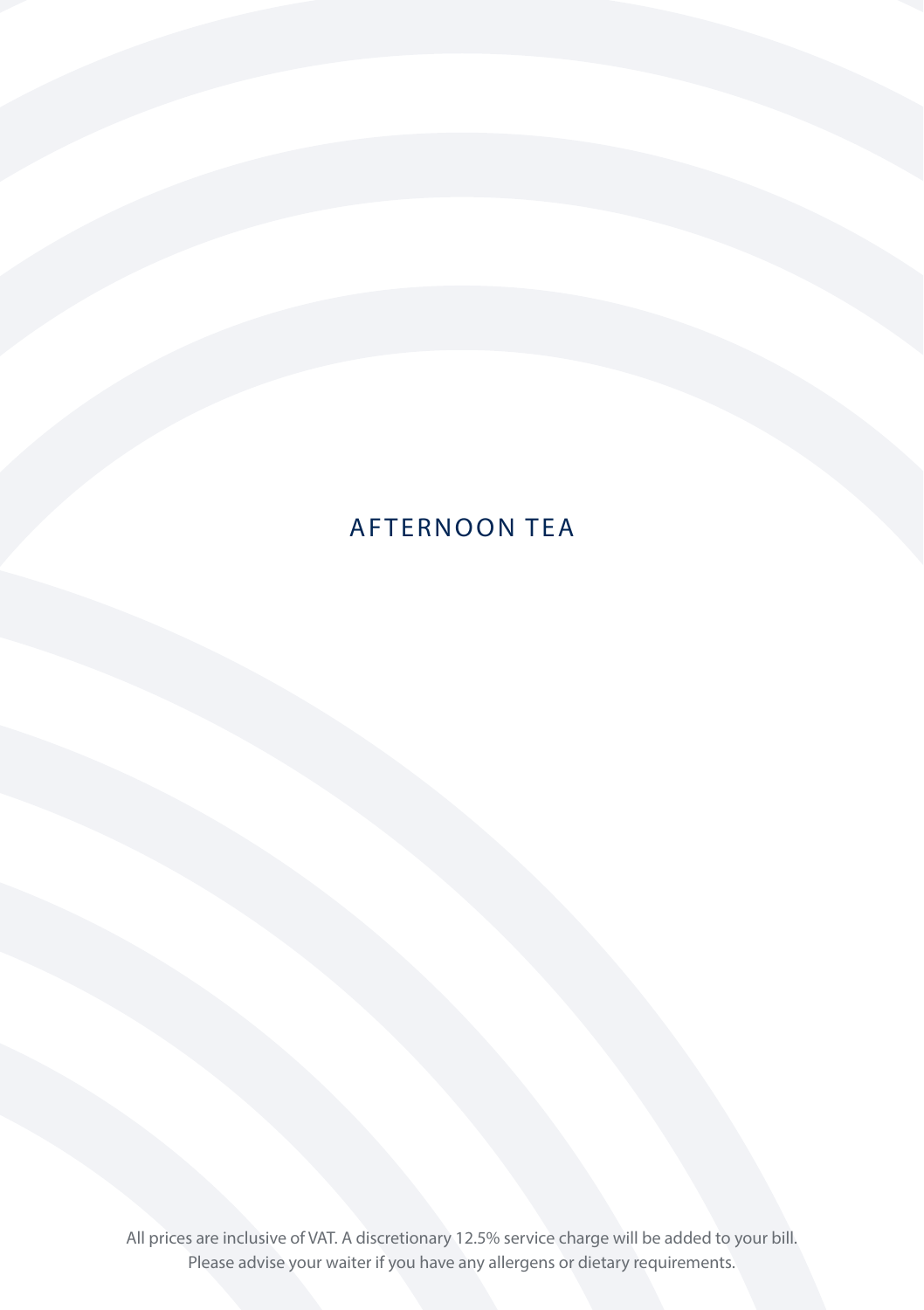# DRINKS

| <b>SPARKLING &amp; CHAMPAGNES</b>                           | <b>GLASS</b> | <b>BOTTLE</b> |
|-------------------------------------------------------------|--------------|---------------|
| Prosecco DOC Spumante Bio, Cantina Bernardi - Veneto, Italy | 10.5         | 46            |
| Rosso Bio Frizzante, Casa Belfi – Veneto, Italy             |              | 52            |
| Lambrusco Rosso, Camillo Donati – Emilia-Romagna, Italy     |              | 58            |
| Brut DOCG, 1701 Franciacorta – Lombardia, Italy             |              | 72            |
| Mumm Cordon Rouge - Champagne, France NV                    |              | 80            |
| Rose DOCG, 1701 Franciacorta – Lombardia, Italy             |              | 90            |
| Perrier-Jouet Grand Brut - Champagne, France NV             | 16           | 105           |
| Mumm Brut Rose – Champagne, France NV                       | 18           | 110           |
| Perrier-Jouet Blason Rose - Champagne, France NV            |              | 145           |
| Perrier Jouet Blanc De Blanc – Champagne, France NV         |              | 155           |
|                                                             |              |               |

#### BELLINIS 9 EACH

Bellini Prosecco, peach puree

Rossini Prosecco, strawberry puree

Passion Bellini Prosecco, Passion fruit puree

Bellini-tini Vodka, Crème de peche & bitters

Figue Bellini Prosecco, Fig Puree

#### MOCKTAILS 6.5 EACH

Virgin Spritz Everleaf, Soda water

Cucumber Splash Lime juice, Elderflower cordial, fresh cucumber, Soda water

Passion Fruit fizz Passion fruit puree, Apple Juice, Vanilla Syrup, Ginger beer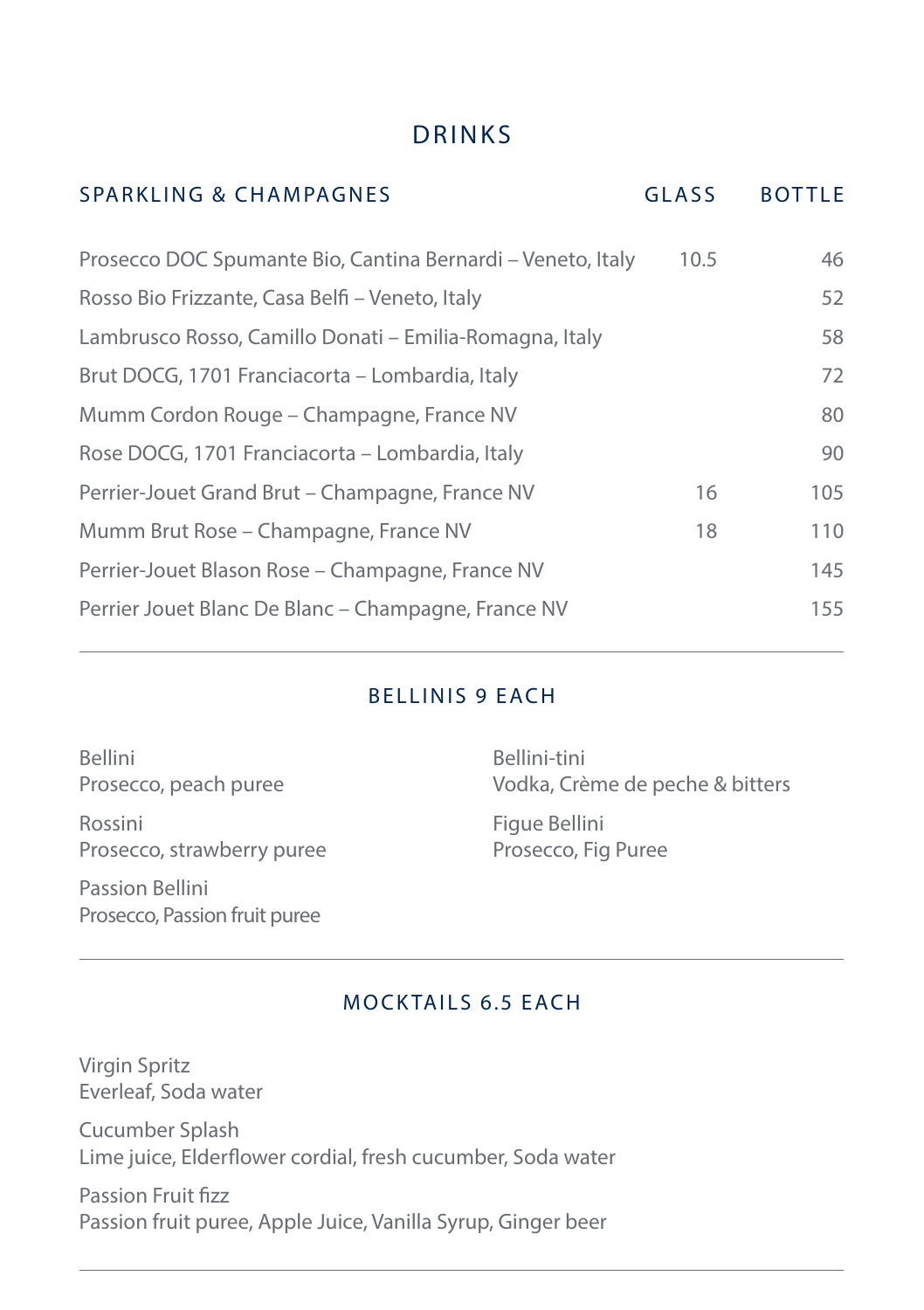# AFTERNOON TEA

# SAVOURIES

Spiced sunflower seeds and pecorino sable (v)

Severn & Wye smoked salmon, cream cheese, roe pearls wholemeal bread

Foie gras and chicken liver parfait, orange marmalade brioche

Caprese sandwich - creamy burrata, tomato, basil white bread (v)

> Mortadella, "cuor di Gioella" ricotta baguette

# SCONES

Freshly baked plain and fruit scones (v) Cornish clotted cream and strawberry preserve

# CAKES (v)

Sweet choux 'note' Chocolate choux pastry, crunchy wafers, lemon, hazelnut praline cream

Raspberry and vanilla Pavlova meringue, raspberry caramel, mascarpone and vanilla cream

> Rhubarb and custard dome poached rhubarb, vanilla mousse, sweet pastry

Middle Eight tart Sweet pastry, ricotta cremeux, pistachio cream, candied oranges

Served with a glass of Perrier-Jouët Grand Brut - Champagne, France NV £45 per person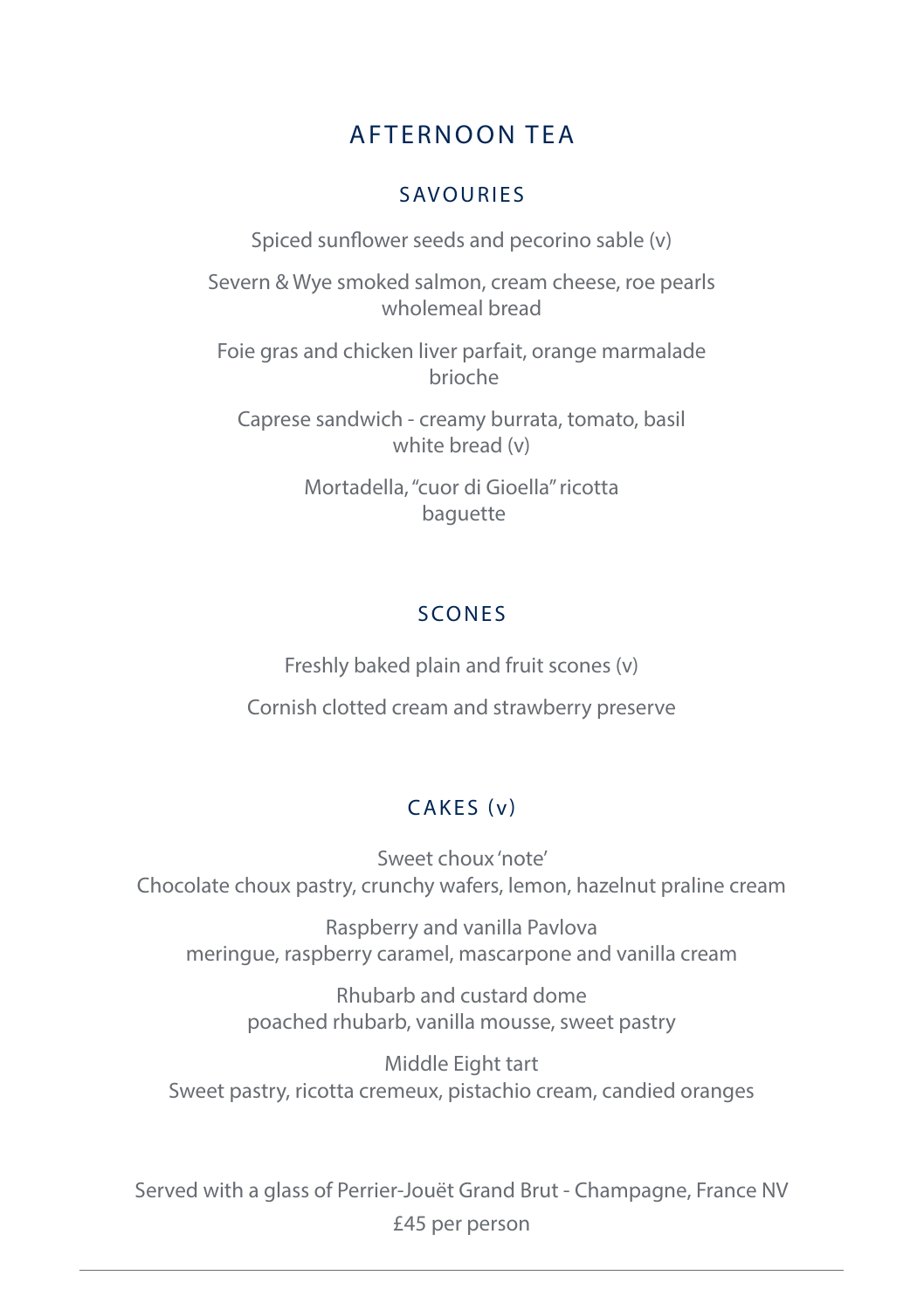We are very proud to be partnering with Tea Palace to help curate our selection of fine teas. They are dedicated to leading the rediscovery of a 'proper cup of tea' and sharing our passion for teas and infusions with tea lovers everywhere.

# BLACK TEA

## Palace Breakfast

Award winning Palace Breakfast Tea is an energising, full-bodied, aromatic black tea, perfect for the first cup of the day. The signature Breakfast Tea in here is utterly unique to Tea Palace, we create our blend from just two luxury, single origin teas from the oldest and nest tea gardens in Assam and Ceylon.

## Earl Grey

A secret recipe of the finest black Chinese leaves and pressed Bergamot citrus fruits. The set wo luxury in gredients are blended together for a bold, delicious, classically aromatic flavour.

# Lapsang Souchong

Full-bodied and smoky it is often likened to a good Islay Whisky. Lapsang Souchong is probably the most famous Chinese black tea, it makes an amazing accompaniment with savoury dishes.

## Finest Darjeeling

A bright cup, slightly grassy, fresh and yet surprisingly full at the finish; its wonderful unique character and well-rounded profile explains its universal appeal.

## Covent Garden Blend

A blend of the finest whole-leaf Chinese Yunnan tea, pure peppermint leaf and flashes of cobalt blue cornflowers for a slightly sweet, spicy and aromatic tea.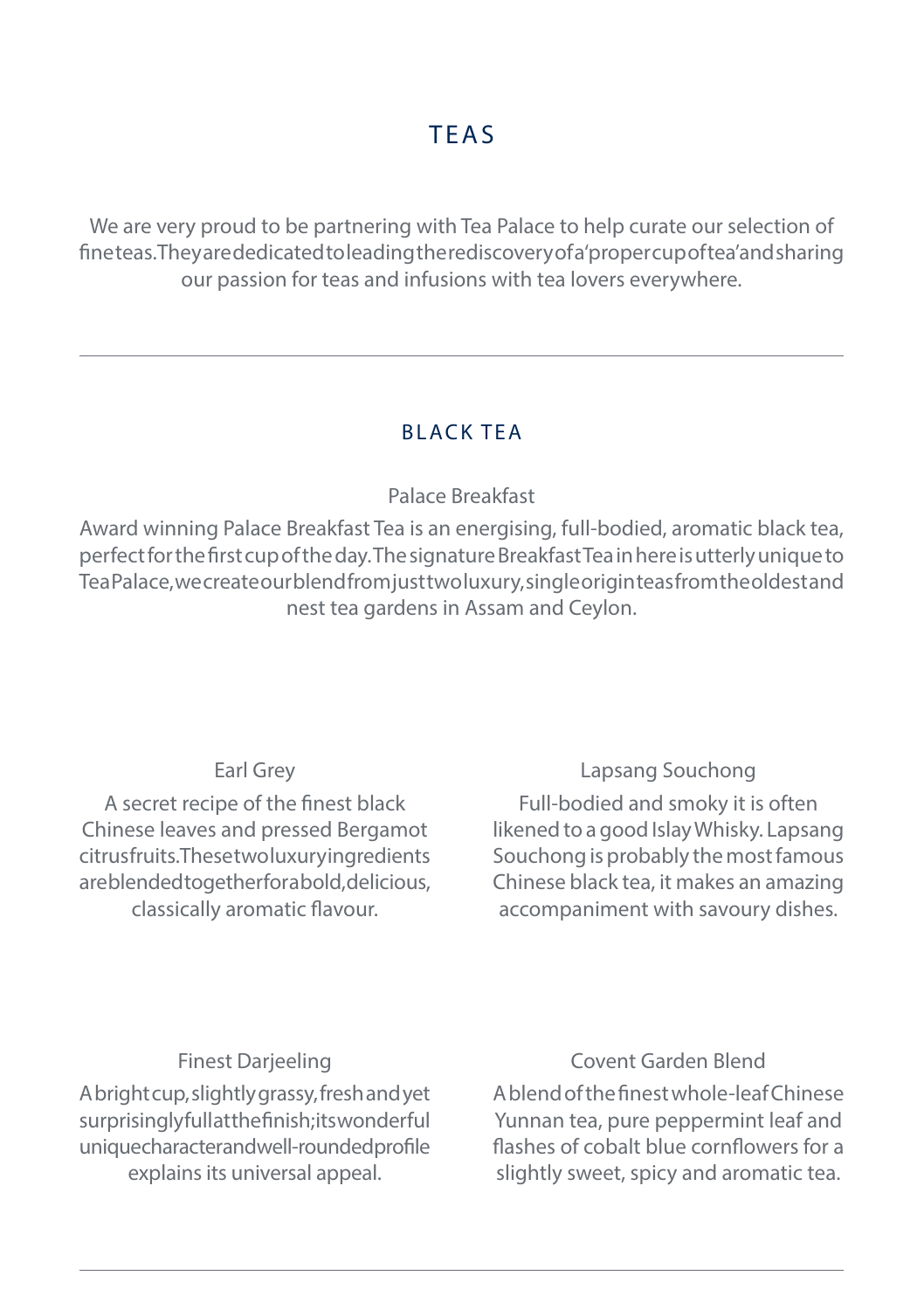#### FLORAL & HERBAL

#### Chelsea Rose

A refined, aromatic and slightly sweet blend of the finest complex and spicy Chinese black tea leaves with fragrant rose petals. A dark gold liquor is produced with sweet perfumed aromas and complex, black tea flavours with distinct floral notes.

#### Jasmine Silver needles

Fragrant jasmine scented white tea, Jasmine Silver Needles marries the delicate taste of white tea with the scent of jasmine blossoms. Packed with antioxidants and often low in caffeine, this tea is refreshing and energising.

# Organic Abruzzo Olive Leaf

Specially selected organic olive leaves from Abruzzo in Italy are hand-picked producing a strong copper liquor and woody aroma and flavour with a distinct sweetness and very subtle olive undertones.

#### Caffeine-free chamomile infusion is made from only the whole chamomile flower heads for the finest quality and purest flavour. Delicious and perfect for relaxation and promoting a sense of well-being.

Chamomile

#### Rooibos

Naturally caffeine free, it contains high levels of antioxidants, Vitamins C and E and minerals such as iron, potassium and zinc, as well as anti-ageing properties

#### Peppermint

Pure Organic Peppermint is made with certified organic peppermint leaves and nothing else, using only a very special cut of pure peppermint leaf for a delightful note of caramel on the finish.

#### GREEN

#### Organic Sencha

Organic and uses lustrously green, whole tea leaves of the highest-quality; specially selected for their fresh, vegetal aromas and crisp refreshing flavours.

#### **WHITE**

#### White Peony

This clear and delicate infusion with full and dry flavour but a light, refreshing and honeyed finish and an almost clear, fragrant liquor with a touch of gold.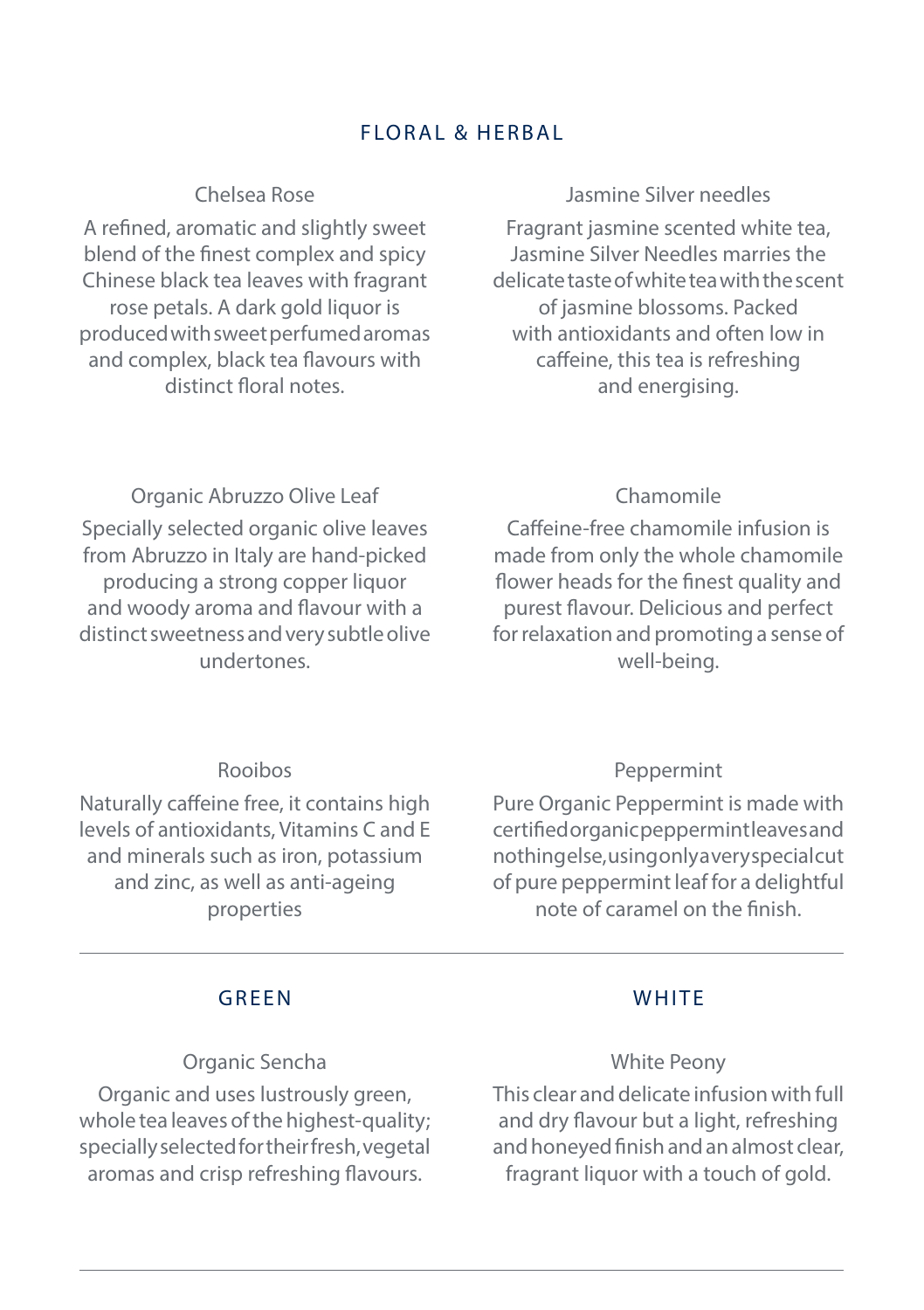# VEGETARIAN AFTERNOON TEA

#### SAVOURIES

Crushed avocado, coriander, chilli, pickled red onion Creamed chickpeas, sweetcorn, smoked paprika, sumac Tahini, piquillo pepper, Romesco sauce, toasted almond Crumbled tofu, dried tomato, sesame seed oil

#### SCONES

Freshly baked plain and fruit scones (v) Cornish clotted cream and strawberry preserve

#### CAKES (v)

Sweet 'note' cake Vegan Chocolate cake, and chocolate cream

Raspberry and vanilla Pavlova meringue, raspberry caramel and vanilla vegan cream

Rhubarb and custard dome poached rhubarb, vanilla mousse, sweet pastry

Middle Eight tart Sweet pastry, cremeux, vanilla vegan cream

Served with a glass of Perrier-Jouët Grand Brut - Champagne, France NV £45 per person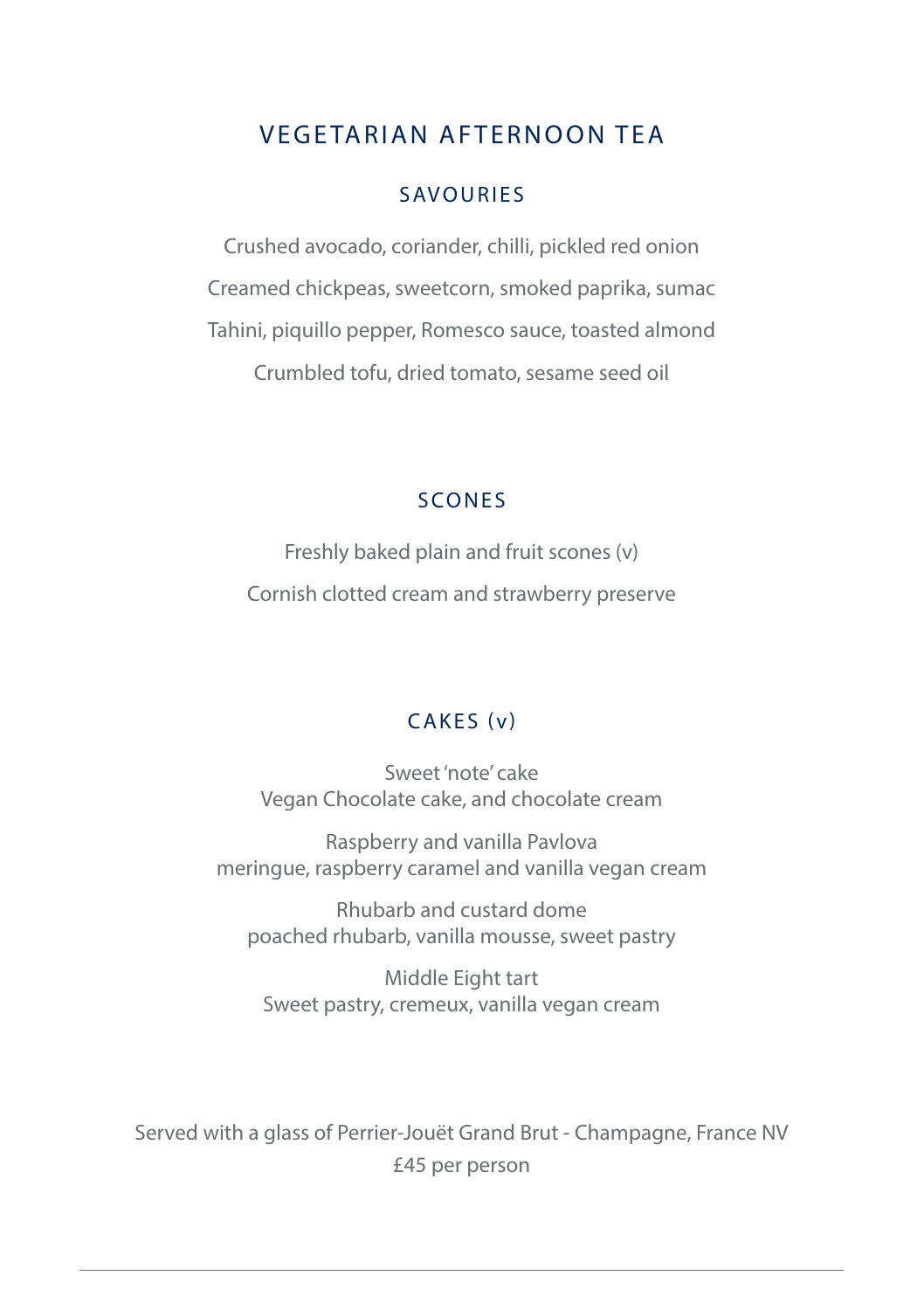# GLUTEN FREE VEGAN AFTERNOON TEA

#### SAVOURIES

Crushed avocado, coriander, chilli, pickled red onion Creamed chickpeas, sweetcorn, smoked paprika, sumac Tahini, piquillo pepper, Romesco sauce, toasted almond Crumbled tofu, dried tomato, sesame seed oil

#### SCONES

Freshly baked plain and fruit scones Vegan spread and strawberry preserve

#### CAKES

Sweet 'note' cake Vegan chocolate cake, and chocolate cream

Raspberry and vanilla Pavlova meringue, raspberry caramel and vanilla vegan cream

Rhubarb and custard dome poached rhubarb, vanilla mousse, sweet pastry

Middle Eight tart Sweet pastry, cremeux, vanilla vegan cream

Served with a glass of Perrier-Jouët Grand Brut - Champagne, France NV £45 per person